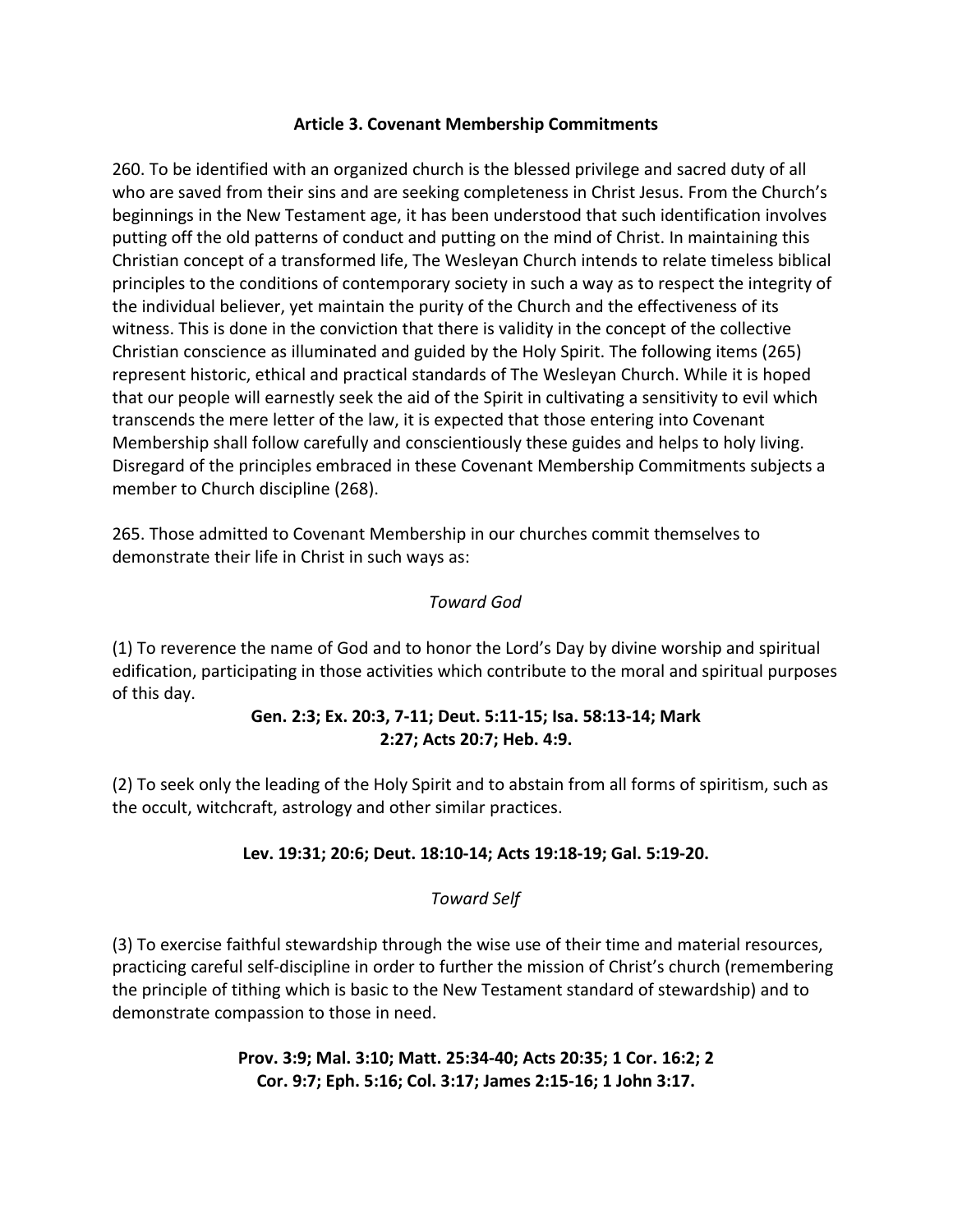(4) To demonstrate a positive social witness by abstaining from all forms of gambling and by abstaining from using or trafficking (production, sale or purchase)\* in any substances destructive to their physical, mental and spiritual health, such as alcoholic beverages, tobacco and drugs (other than proper medical purposes of drugs); and by refraining from membership in secret societies and lodges which are oath bound, believing that the quasireligious nature of such organizations divides the Christian's loyalty, their secret nature contravenes the Christian's open witness and the secret nature of their oaths is repugnant to the Christian conscience.

# **Ex. 20:17; Rom. 14:21; 1 Cor. 6:12.**

Gambling violates the principle of Christian stewardship and the tenth commandment, is harmful to the individual in that it is emotionally addictive, is a poor example to others, and pollutes the moral climate of society.

# **Prov. 20:1; Rom. 6:12; 14:21; 1 Cor. 6:12-20; 10:23; 2 Cor. 7:1; Eph. 5:18; 1 Thess. 5:22.**

Christians are to regard their bodies as temples of the Holy Spirit. While no "thing" of itself is sinful, the Christian should avoid the use of anything which would not help build the fellowship of the church, would not help the believers to realize their full potential in Christ, or which would enslave them. In the light of the scientific knowledge of our day concerning the actual and potential harm of these substances, total abstinence is more in keeping with these biblical principles than is moderation.

# **Ex. 20:3; Matt. 5:34-36; John 18:20; Acts 4:12; James 5:12.**

These prohibitions do not restrict membership in labor, civic or other organizations which do not contradict loyalty to Christ and the Church. When in these relationships Christian principles are violated, members shall be dealt with because of such violations and not because of the membership itself.

# *Toward Family*

(5) To follow the teachings of the Scriptures regarding marriage and divorce. We affirm that sexual relationships outside of marriage and sexual relationships between persons of the same sex are immoral and sinful. We further affirm that heterosexual monogamy is God's plan for marriage, and we regard sexual sin of the spouse, such as adultery, homosexual behavior, bestiality or incest, as the only biblical grounds for considering divorce, and then only when appropriate counseling has failed to restore the relationship.

## **Ex. 20:14, 17; 22:19; Lev. 20:10-16; Matt. 5:32; 19:19; Mark 10:11-12; Luke 16:18.**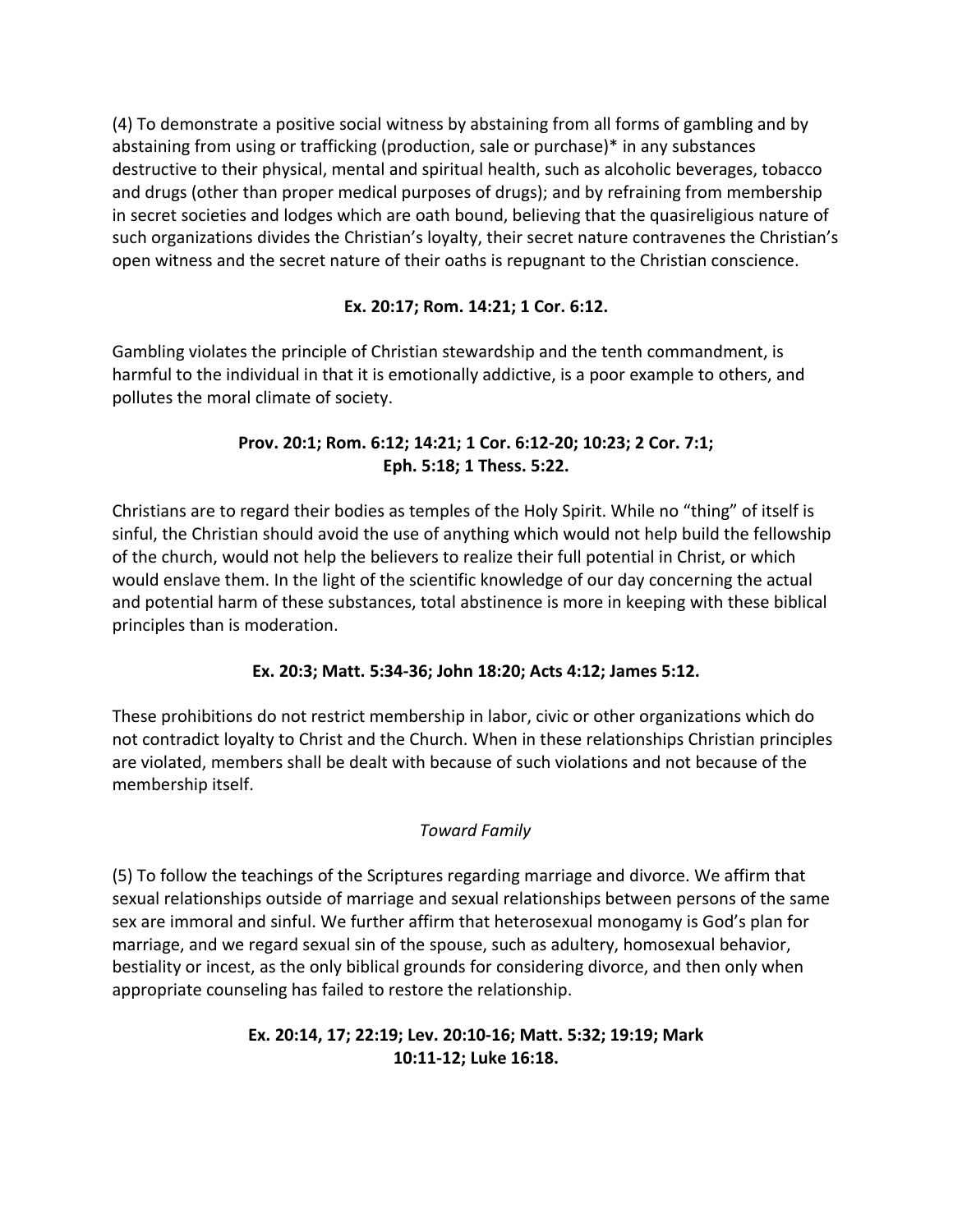(6) To preserve the sanctity of the home by honoring Christ in every phase of family life and by demonstrating Christlike love (always avoiding spousal or child abuse), and by living peacefully with one another, thereby encouraging the nurture and education of the children in the Christian faith so as to bring them early to the saving knowledge of Christ.

## **Prov. 22:6; Mark 10:9; Eph. 5:28; 6:4.**

#### *Toward The Church*

(7) To work together for the advancement of God's kingdom and for the mutual edification of fellow believers in holiness, knowledge and love; to walk together in Christian fellowship by giving and receiving counsel with gentleness and affection; by praying for each other; by helping each other in sickness and distress; and by demonstrating love, purity and courtesy to all.

#### **Rom. 15:1-2; Eph. 4; 1 Thess. 5.**

(8) To grow in the knowledge, love and grace of God by participating in public worship, the ministry of the Word of God, the Lord's Supper, family and personal devotions and fasting.

## **Mark 2:18-20; Acts 13:2-3; 14:23; Rom. 12:12; 1 Cor. 11:23- 28; Eph. 6:18; Phil. 4:6; 1 Tim. 2:1-2; 2 Tim. 3:16-17; Heb. 10:25; 1 Peter 2:2; 2 Peter 3:18.**

(9) To preserve the fellowship and witness of the Church with reference to the use of languages. The Wesleyan Church believes in the miraculous use of languages and the interpretation of languages in its biblical and historical setting. But it is contrary to the Word of God to teach that speaking in an unknown tongue or the gift of tongues is the evidence of the baptism of the Holy Spirit or of that entire sanctification which the baptism accomplishes; therefore, only a language readily understood by the congregation is to be used in public worship. The Wesleyan Church believes that the use of an ecstatic prayer language has no clear scriptural sanction, or any pattern of established historical usage in the Church; therefore, the use of such a prayer language shall not be promoted among us.

## **Acts 8:14-17; 1 Cor. 12:1—14:40; Gal. 5:22-24.**

#### *Toward Others*

(10) To do good as much as is possible to all people as God gives opportunity, especially to those in the body of Christ; by giving food to the hungry, by clothing the destitute, by visiting or helping those who are sick or in prison; by instructing, correcting or encouraging them in love.

#### **Matt. 25:31-46; Eph. 5:11; 1 Thess. 5:14; Heb. 3:13; 10:23-25. race, color or sex. 1 Cor. 8:13; 12:13; Gal. 3:28; 1 Tim. 5:21.**